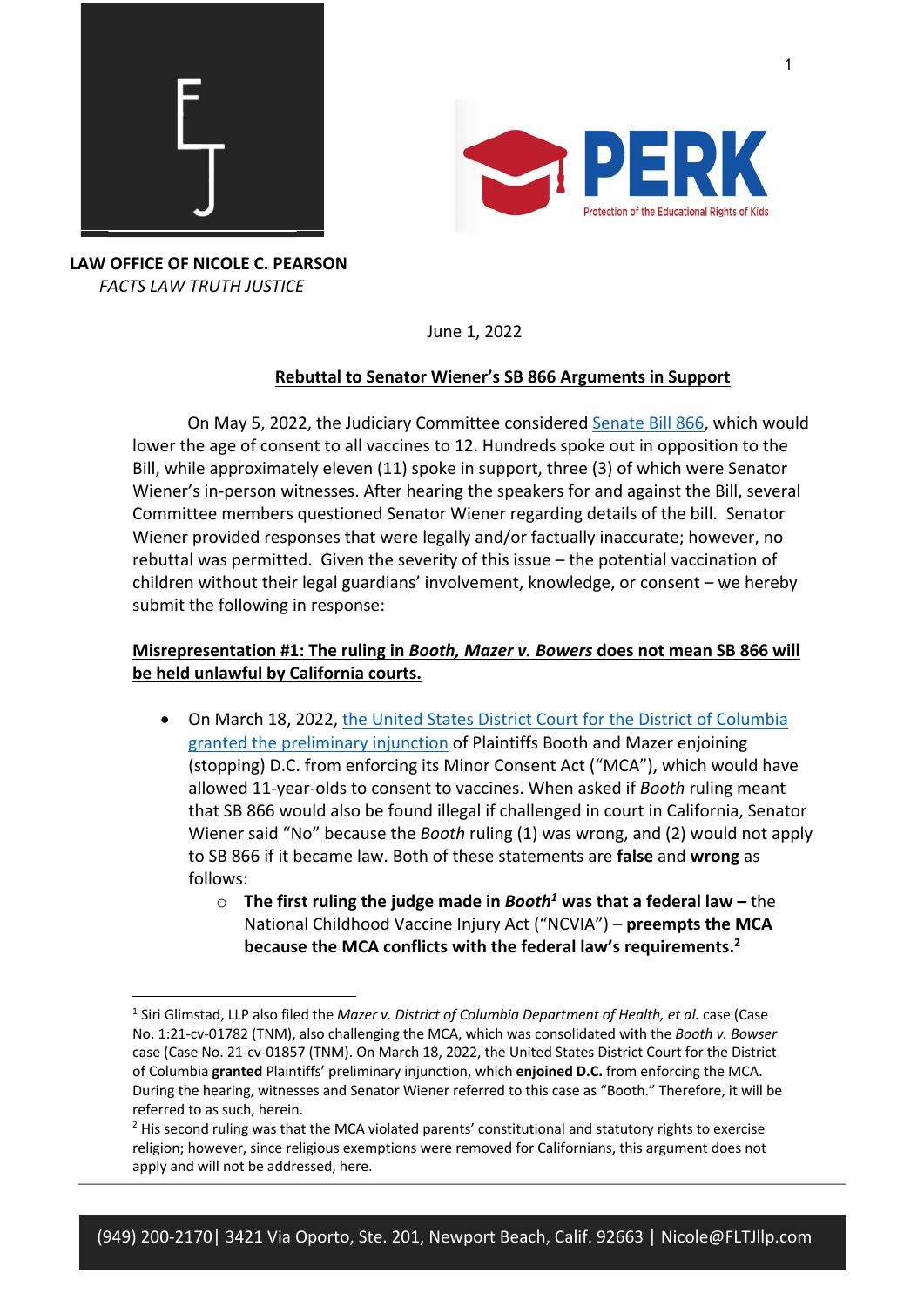



- The NCVIA a federal law which is superior to and must be followed by the states – *requires* healthcare workers administering a vaccine to a minor to give the legal guardian of the minor a Vaccine Information Statement ("Statement")<sup>3</sup>. Because the MCA would permit minors to obtain a vaccine without a parent or legal guardian involved, it would be physically impossible to satisfy this federal requirement, thereby, conflicting with federal law.4
- § During the hearing and in his 15-page Bill Analysis posted less than 24 hours before the hearing, Senator Wiener misleadingly stated that the *Booth* judge did *not* find that express or field preemption invalidated the MCA. Technically, **he is correct; HOWEVER:** 
	- *Neither of the Plaintiffs argued either of these theories of preemption.* Of *course* the court did not rule in favor of the Plaintiffs on these issues. *They did not exist.*
	- Senator Wiener *failed to mention* the court's only actual ruling regarding preemption: **the MCA "conflicts with the [NCVIA's] structure and purpose**" and is preempted by the NCVIA under "conflict preemption."5
- The court found the MCA conflicts with the NCVIA in 3 ways:
	- (1) Preventing exchange of information to healthcare provider from parent – who has the most comprehensive and typically exclusive understanding – regarding the minor's and family's medical history;
	- (2) Preventing exchange of information from the provider to the parent regarding the risks of the vaccine, including how

<sup>&</sup>lt;sup>3</sup> The Statement must include "(1) a concise description of the benefits of the vaccine, (2) a concise description of the risks associated with the vaccine, (3) a statement of the availability of the [Program], and (4) such other relevant information as may be determined by [HHS]." 42 U.S.C. §300aa-26(c). § 300aa-26(a), (c).

<sup>4</sup> *Booth,* Memorandum of Opinion, pp. 1-2, 17-18

<sup>5</sup> *Id.* pp. 24-26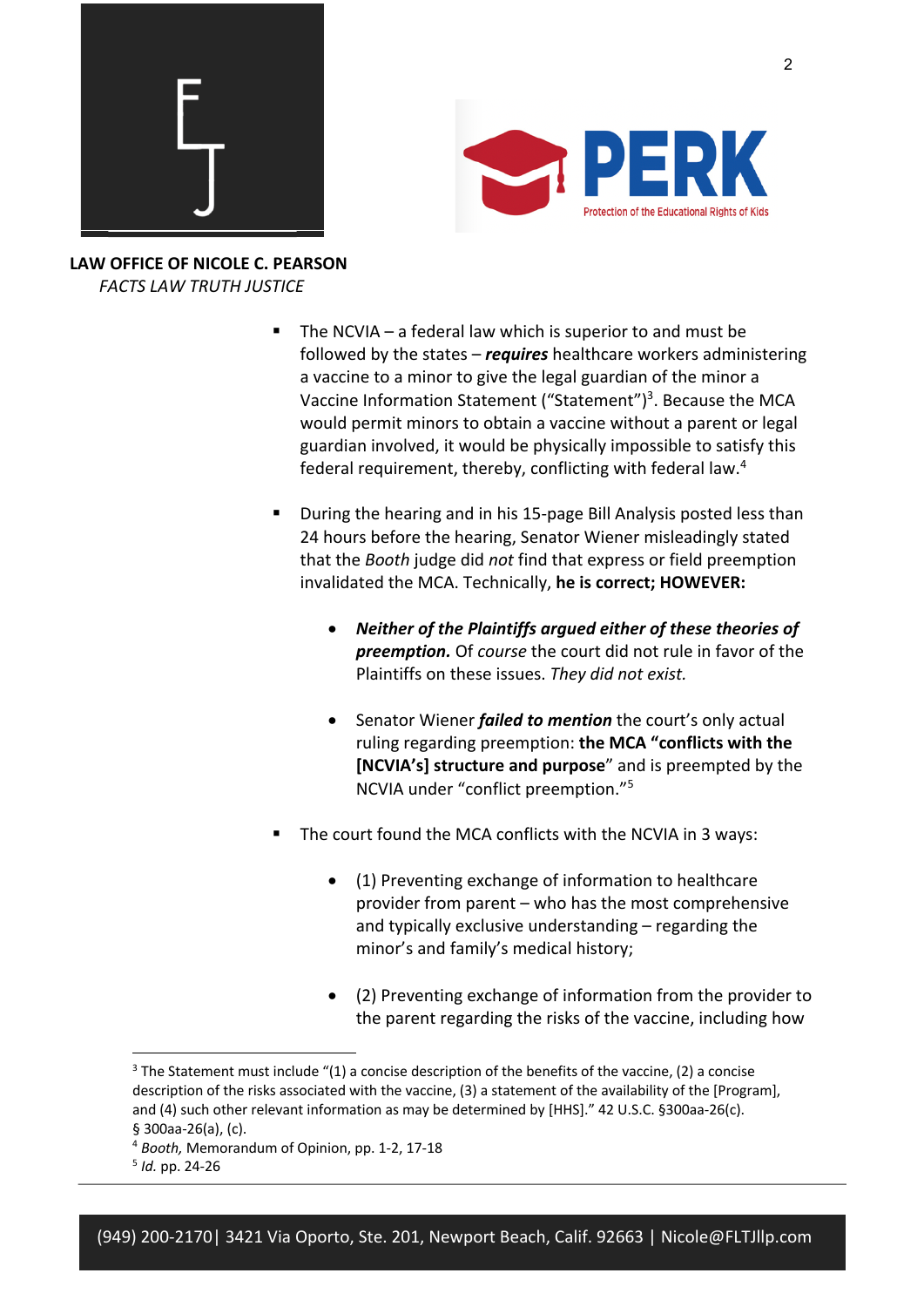



to identify and seek treatment for possible adverse reactions, and – most importantly – **how to file a petition with the National Vaccine Injury Compensation Program ("Program"),** all of which is stated in the Statement.

- o Contrary to another of Senator Wiener's false statements, **only parents or legal guardians can file petitions for compensation under the Program.6** § *See discussion, infra, below.*
- (3) Preventing "fast, informal adjudication" of vaccine injuries.
	- $\circ$  If a child does not inform their guardian they received a vaccine, are they going to tell them if they are having a reaction?
	- $\circ$  How will a guardian know they need to seek treatment for their child, *or file a petition with the Program* for financial support to treat their child, it if they do not know their child is vaccinated?
	- o A parent may not realize their child suffered a "vaccine injury" until after the **3-year window to file a petition** has closed. 7
- Senator Wiener stated *Booth* was **not** a final ruling. This is **false.** The ruling was entered March 18, 2022. **The deadline to file an appeal in the D.C. Court of**  Appeal is 30 days after entry of final order.<sup>8</sup> As of the date of the hearing May 5, 2022, the April 18 deadline had expired by *weeks*.
- Senator Wiener claimed *Booth* will not be binding on any California court. While it is true that the D.C. District Court is not higher than a California District Court so its ruling is not *binding* like a U.S. Supreme Court one, or ruling from a California Court of Appeal, it is **precedent anchored in violations of federal laws that do apply to California**, and will weigh heavily in favor of invalidating SB 866.

 $6$  42 U.S.C. §300aa-11(b)(1) [stating that the only people who can petition for compensation from the Program are persons who have sustained vaccine-related injuries or "the legal representative if such a person is a minor."]

 $7$  42 U.S.C. §300aa-16(a)(2)<br><sup>8</sup> D.C. Code, §13-307; D.C.C.A., Rule 4(a)(1)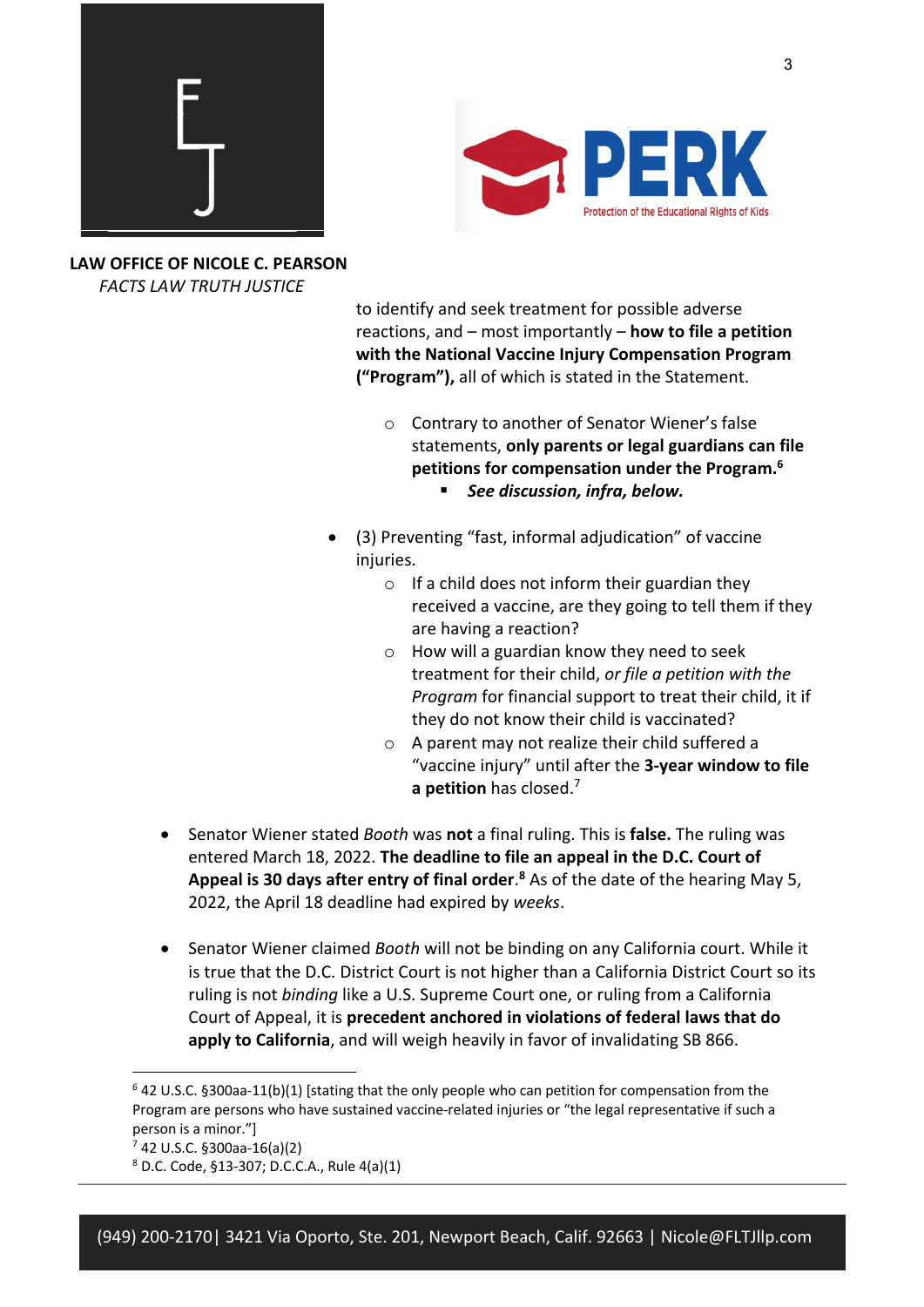



> o This is especially true where the court's analysis of the NCVIA / MCA conflict is correct, and can apply to the same terms of SB866.<sup>9</sup> (See discussion, above).

### **Misrepresentation #2: SB 866 does not violate any other laws.**

Senator Wiener stated that SB 866 was constitutionally and statutorily sound (legal). This is **false.** If passed and codified (made law), SB 866 would violate the following:

- **California Constitution, Article 1, Section 1:** fundamental right to privacy, including the right to direct the health of the family.
	- It is worth noting that D.C. does *not* have a fundamental right to privacy, like California, so this argument is even stronger here
- **U.S. Constitution, 1, 4, 5, 9, 14 Amendments:** fundamental right to privacy, including the right to direct the health of the family.
- **20 U.S.C. §§1400** *et esq.:* **Individuals with Disabilities Education Act ("IDEA"),**  including a *federal requirement* that parents to be involved in the development of and consent to child's Individualized Education Program ("IEP"), which can include health care directives, such as vaccination.

### **Misrepresentation #3: Minors can file claims with the Program.**

• 42 U.S.C. §300aa-11(b)(1)(A) states that "any person who has sustained a vaccine injury, **the legal representative of such person** *if a minor . . .* may . . . file a petition for compensation under the Program." [Emphasis added].

 $9$  Senator Wiener's Bill Analysis argued, "[f]or starters" that the MCA's statutory scheme was more complex, including instructions how to manipulate medical paperwork to deceive parents, and . However, *as admitted by Wiener,* this issue related specifically to the Free Exercise of Religion claim, which may not be raised in California, and has no bearing on the court's ruling that the MCA conflicted with the NCVIA and was preempted by it as a result. **That finding stands regardless of what other provisions are included in any other "minor consent law" and will (should) be analyzed the same to find that a federal requirement that legal guardians be given a Statement if their minor is receiving a vaccine cannot be circumvented by a minor consent law that prevents it.**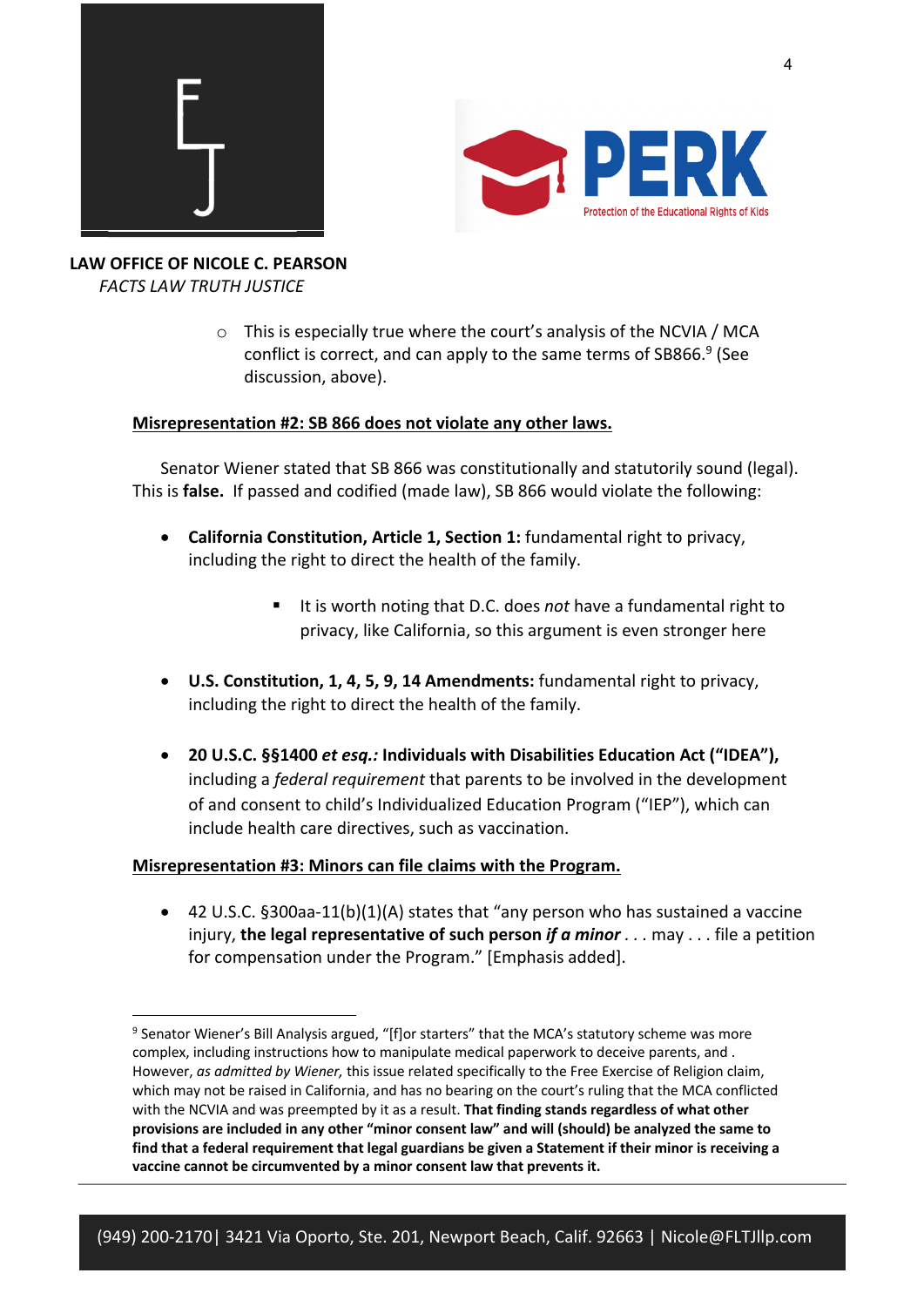



**LAW OFFICE OF NICOLE C. PEARSON**  *FACTS LAW TRUTH JUSTICE*

### **Misrepresentation #4: Minors can obtain financial assistance from the Program in the event of vaccine complication, injury, or death.**

- **Minors cannot file a petition for compensation** under the NCVIA.  $\circ$  42 U.S.C. §300aa-11(b)(1)(A) [see above].
- **The window to file a petition for compensation under the Program is 3 years.**
	- o 42 U.S.C. §300aa-16(a)(2) ["if a vaccine-related injury occurred as a result of the administration of such vaccine, no petition may be filed for compensation under the Program . . . after the expiration of 36 months after the date of the occurrence of the first symptom or manifestation of onset or of the significant aggravation of such injury."]
- **The NCVIA does not toll, or suspend, the 3-year window for minors.** 
	- o 42 U.S.C. §§300aa-11(b)(1)(A), 300aa-16(a)(2) [see above]
	- o This means if a 12, 13 or 14 year old experiences an adverse reaction or injury, **he or she will never be of the age of majority (18+) to file a petition within the 3 year window.** These children will be left high and dry should any complication occur.
	- o This also means that their **guardians will be responsible for the costs of their child's care, and to support them into perpetuity, for an injury resulting from a vaccine they never consented to, let alone knew about.**
	- o If we are operating under the "worst case scenarios" of parental neglect, misinformation, and conflict that Senator Wiener and his proponents are using to justify the bill, we must assume these factors will preclude the minor from asking for help so that the guardian can file a petition within the 3 year window. This also assumed the guardian finds out about the Program, since neither received the Statement.

### **Misrepresentation #5: Minors can give informed consent.**

Senator Wiener described how even he, as a 51-year-old, does not know every detail of his 51 years of medical history, but that this does not prevent him from giving informed consent to receive medical care. This is distinguishable from minors in the following ways: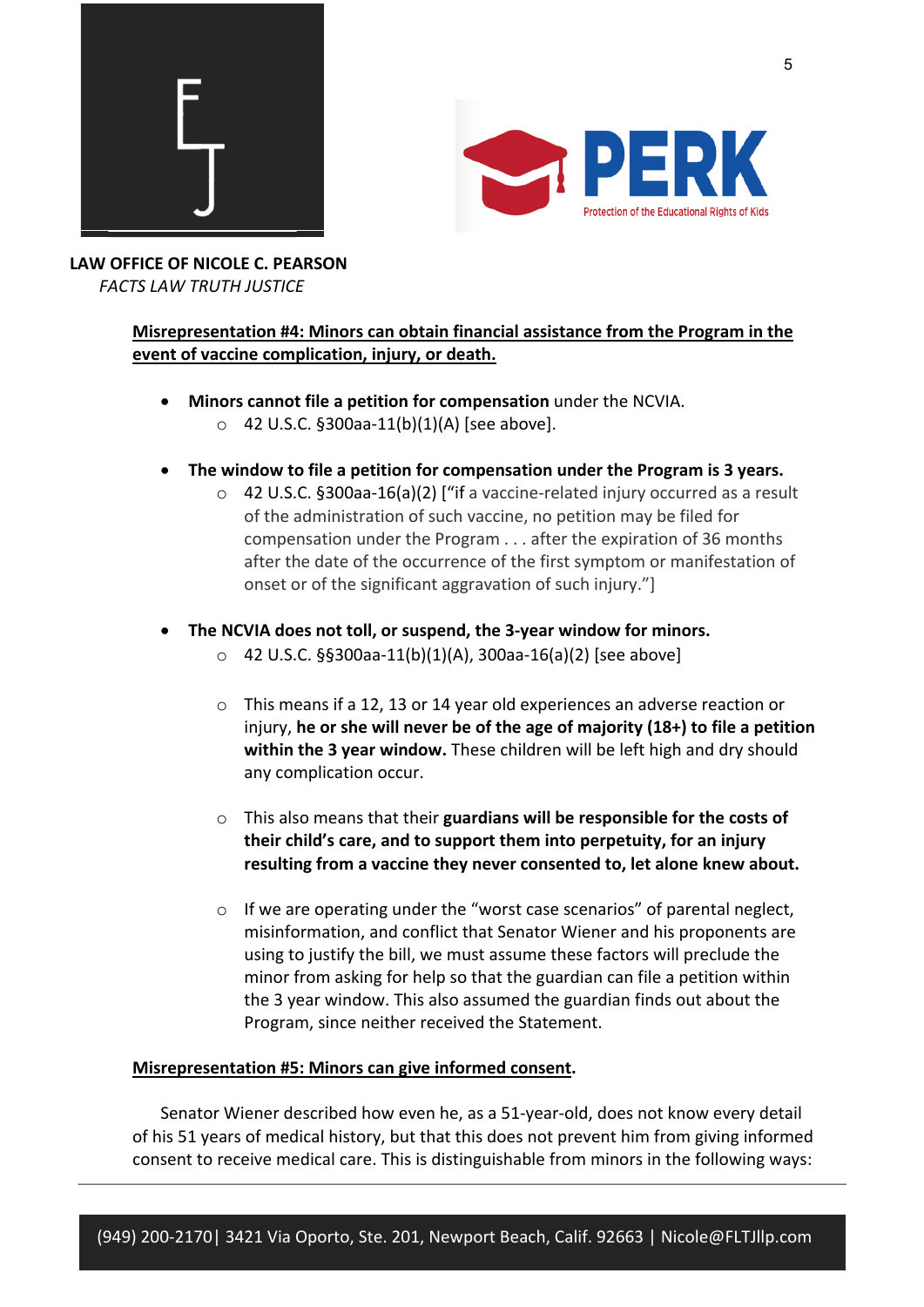



- As a general matter, California and federal law **require** that every individual, regardless of age, give informed consent in order to receive medical treatment.
	- o 45 Code of Federal Regulations Part 46: Protection of Human Subjections in Research
	- o H&SC 24170 *et seq.:* California's Protection of Human Subjects in Medical Experimentation Act
- **"Informed"** = knowing **"all information necessary to decide whether or not to undergo a procedure**, e.g. an explanation of the procedure in language the patient can understand, likelihood of success, risks involved, any other information a skilled practitioner in good standing would disclose to the patient under similar circumstances.
	- o *See* California Civil Jury Instruction No. 532
	- $\circ$  "Material information" is information "the physician knows or should know would be regarded as important by a reasonable person in the patient's position when deciding to accept or reject the recommended medical procedure." (*Truman v. Thomas* (1980) 27 Cal.3d 285, 291.)
- **"Consent" =** knowing, voluntary, freely given agreement to proceed, *not* obtained under fraud, duress, mistake, undue influence or coercion.
	- § *Mistake (CACI 330)*
	- § *Duress (CACI 332)*
	- § *Undue Influence (CACI 334)*
	- § *Fraud (CACI 335)*
	- § *Coercion*  pizza, prizes, fitting in
- **We know for a** *fact,* including testimony from Senator Wiener's witnesses' testimony in support, **that children are "begging for" the vaccine because of dozens of reasons** *other* **than knowing the risks of disease and the risks and benefits of the vaccine, and wanting that vaccine to prevent them from the risks of the disease, including:** 
	- o Go to school in person [duress, coercion]
	- o Participate in extra-curricular activities [duress, coercion]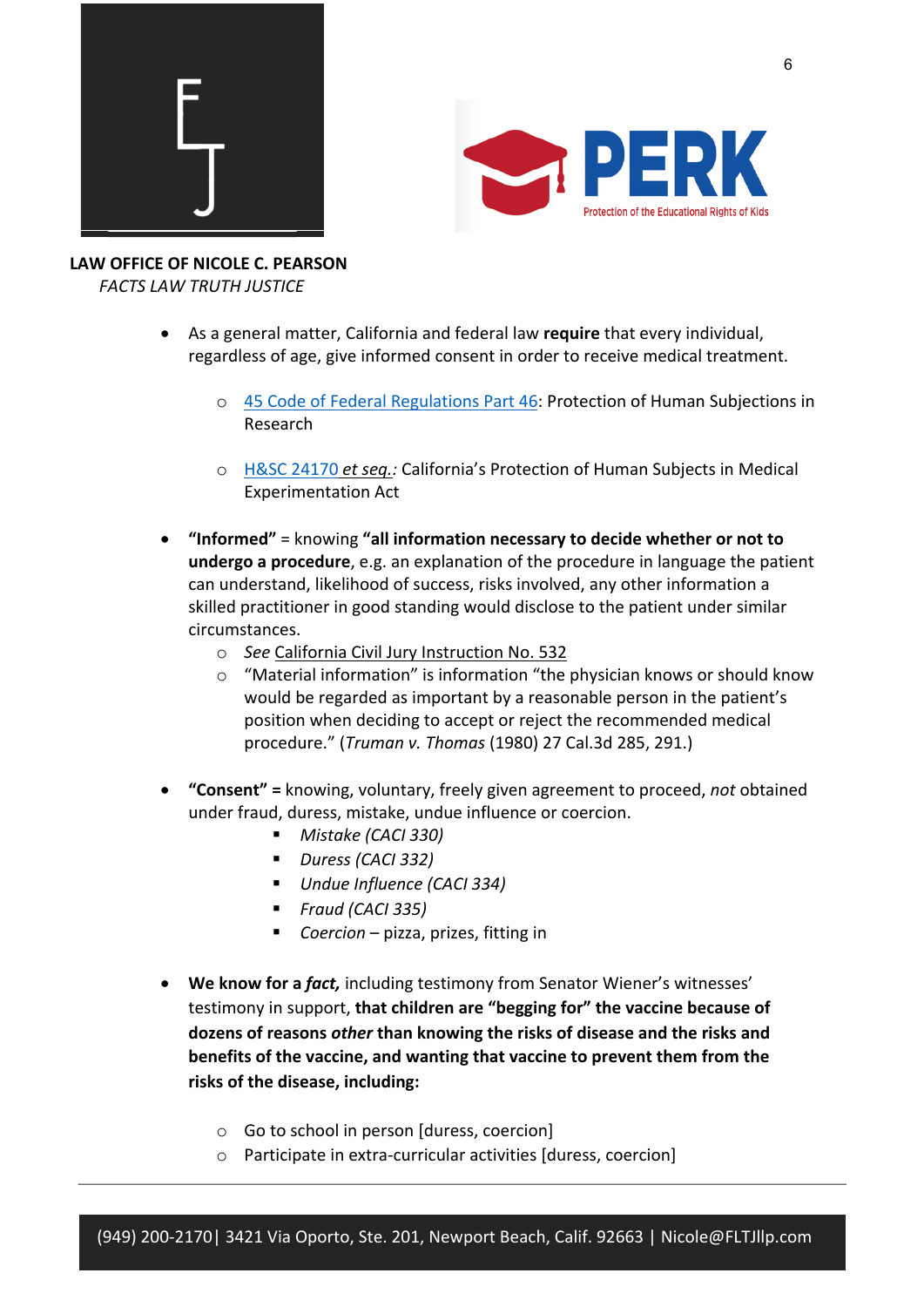



# **LAW OFFICE OF NICOLE C. PEARSON**

 *FACTS LAW TRUTH JUSTICE*

- o Travel [duress, coercion]
- o Not be ostracized from society / their friends [duress, coercion]
- o Hold a job or internship [duress, coercion]
- o Win prizes [coercion]
- o Not disappoint trusted adults in positions of authority [undue influence]
- **Children are operating under mistaken assumptions regarding the risk of the virus and of the Pfizer vaccine. 10**
	- o The Pfizer data is still being released.
	- $\circ$  Many children in fact, many adults! do not have the operating capacity to review and analyze the data.
- Senator Wiener claimed that a major reason for "empowering" children to make decisions regarding vaccines is because the adults charged with their care are being mislead by "mis" and "disinformation."
	- o *If an adult cannot distinguish between mis/disinformation, how can a child?*
- **In California, legislators have already decided that minors do not have the emotional or psychological capacity to understand the risks or significance of any of the following:** 
	- o Getting a tattoo,
	- o Buying cigarettes / alcohol,
	- o Voting,
	- o Vaping
		- § *Of note, just last year, the California Legislature banned all tobacco and vaping products in flavors other than tobacco, recognizing that minors do not have the operating capacity to weigh the risks and benefits of vaping.*

 $111$ 

<sup>&</sup>lt;sup>10</sup> Pfizer is the only vaccine available to 12-17 year old's.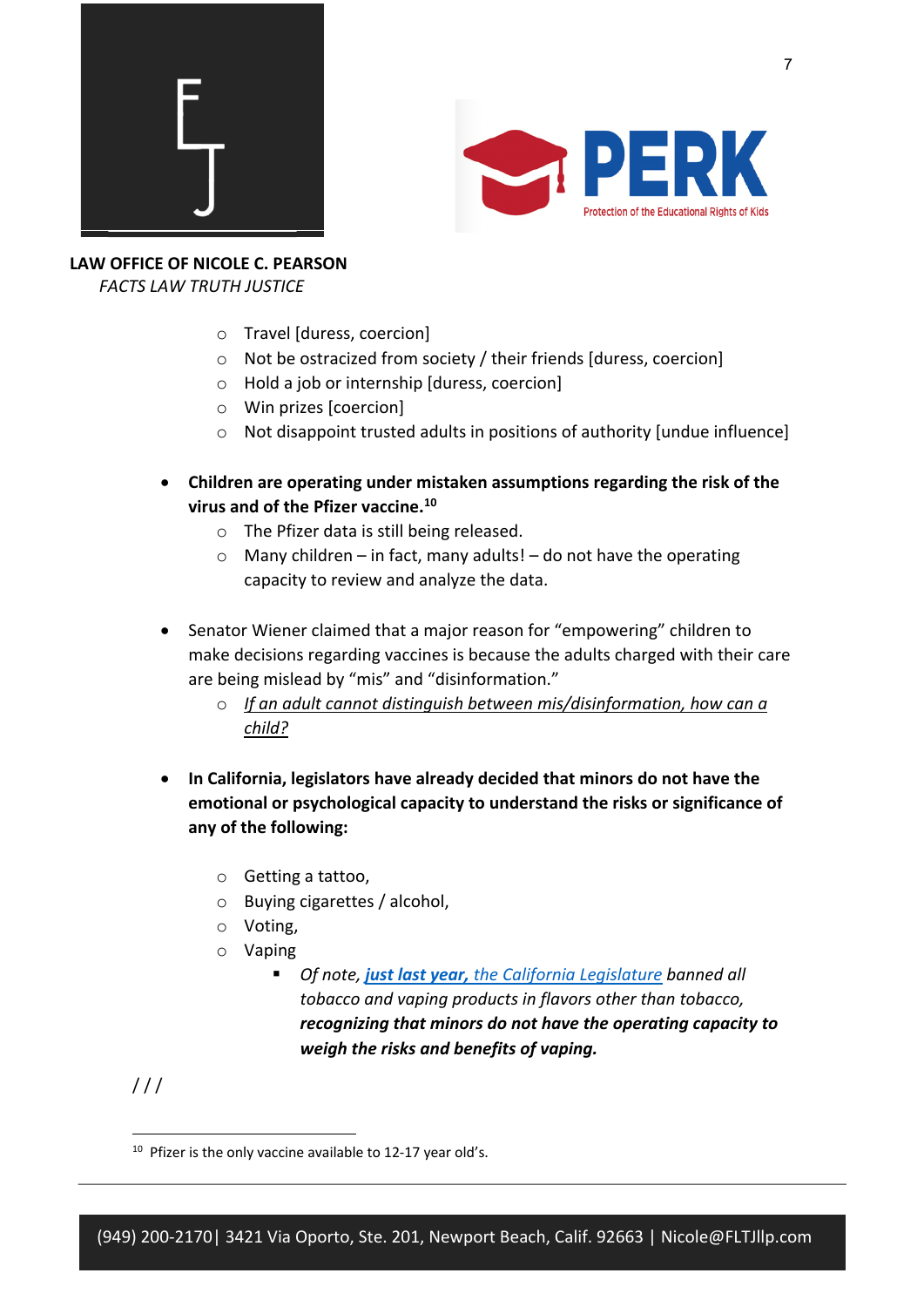

![](_page_7_Picture_1.jpeg)

> **Misrepresentation #6: Getting a vaccine is the same as getting medical treatment for substance abuse, mental health, and/or sexual or reproductive health issues, including getting a hepatitis or HPV vaccine, which minors are already permitted to consent to in California.** This is gravely different in the following ways:

- (1) The child has *active condition or symptoms* that requires immediate treatment v. a completely healthy child is seeking to take medicine s/he might not need.
- (2) The child was *involved* in the circumstances leading up to the need for medical care. **They have personal knowledge of the possible cause(s) of their condition and symptoms and can engage with their medical provider to identify appropriate care** v. many 12-year-olds have no idea about their medical history relating to vaccines, which typically occurred when they were 6/10/12 *weeks* or 1/2/5 years old.
- (3) **Services for mental health, substantive abuse, and reproductive / sexual health come with extensive support.** In the context of vaccinations, the child gets the shot and is sent off on his or her way.
	- o *This dilemma is further compounded by Senate Bill 1419 that is also being considered this Legislative Session and would allow a minor who consents to medical treatment to seal the records relating to it*.
- (4) None of those other services violate federal law.
- Senator Wiener argued that minors currently can and have had the ability to consent to vaccines, including HPV and Hepatitis B, "for over 36 years," *proving*  that allowing minors to consent to vaccines does not violate NCVIA.
	- o Minors were not permitted to consent to HPV until **2011** (10 years ago) and Hepatitis B until **2019** (2 years ago).

 $111$ 

8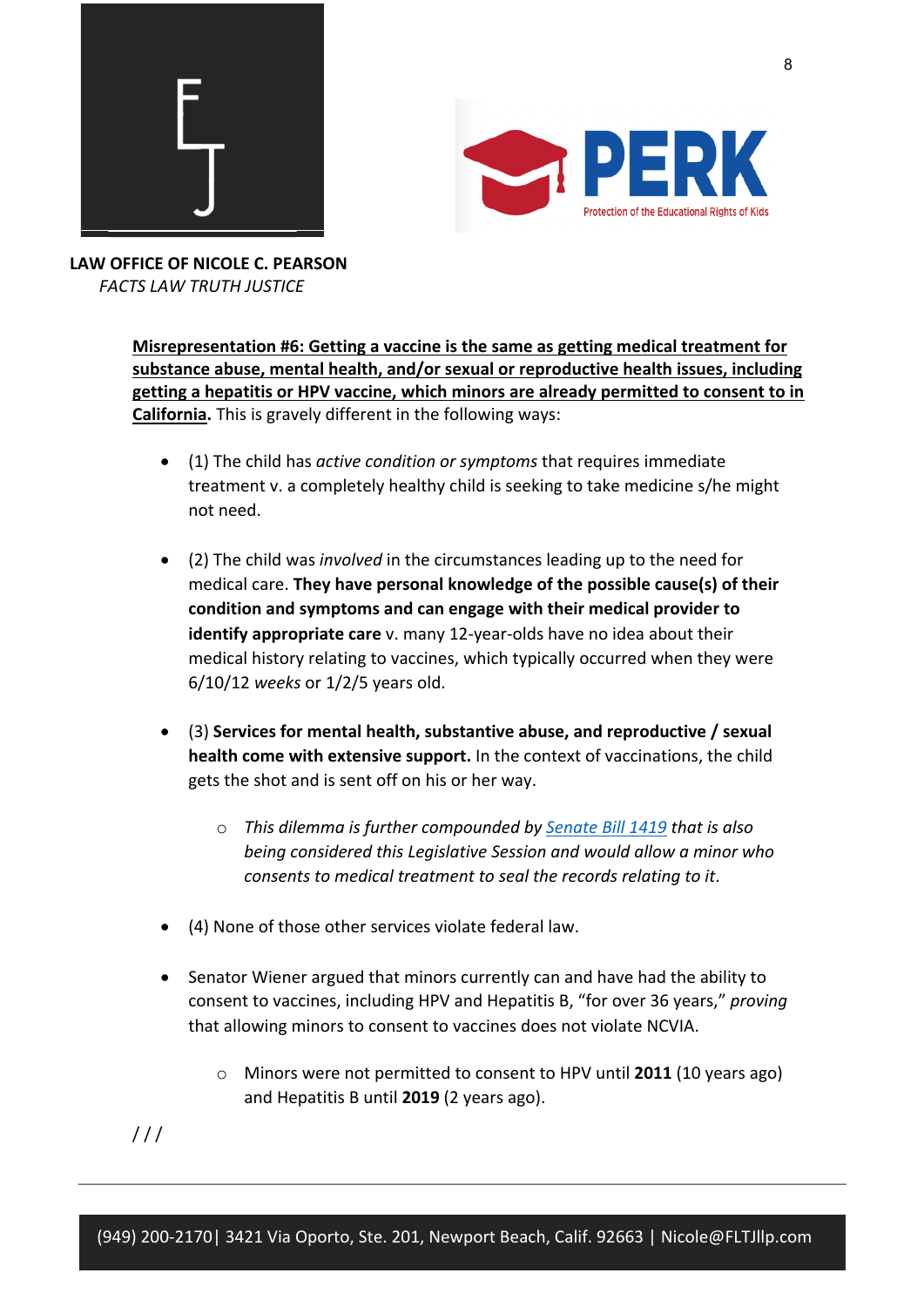![](_page_8_Picture_0.jpeg)

![](_page_8_Picture_1.jpeg)

### **LAW OFFICE OF NICOLE C. PEARSON**

 *FACTS LAW TRUTH JUSTICE*

- $\circ$  Our firm did not participate in the passing of these bills and is uncertain why they remain on the books.
- o Just because these two violations have not been challenged, does not mean they do not violate federal law.<sup>11</sup>
- Senator Wiener argued that other states permit minors to consent to vaccines. However, many of these have been overturned and reduced the age to 16, not 12. **California's would be the lowest age of consent, second only to D.C.'s which was found to be illegal and overturned this year.**
	- o D.C. (11) declared illegal in March 2022, unappealed;
	- o Rhode Island (16)
	- o South Carolina (16)
	- o Oregon (15)
	- o Alabama (14)

## **Misrepresentation #7: Parents/guardians are creating unreasonable, unjust barriers to their minor children getting vaccinated.**

- The Parents are too busy to take their child to get vaccinated.
	- o If vaccination is important, they will make time to take them on *one*  day, Monday-Sunday, 7 a.m. to 6 p.m.
- The parents are being mislead by misinformation.
	- o **If a parent cannot "filter through" "mis/disinformation," how can we expect a child to?!**

 $11$  FLTJ is looking into the legality of these laws and the possibility of overturning them to comply with federal law.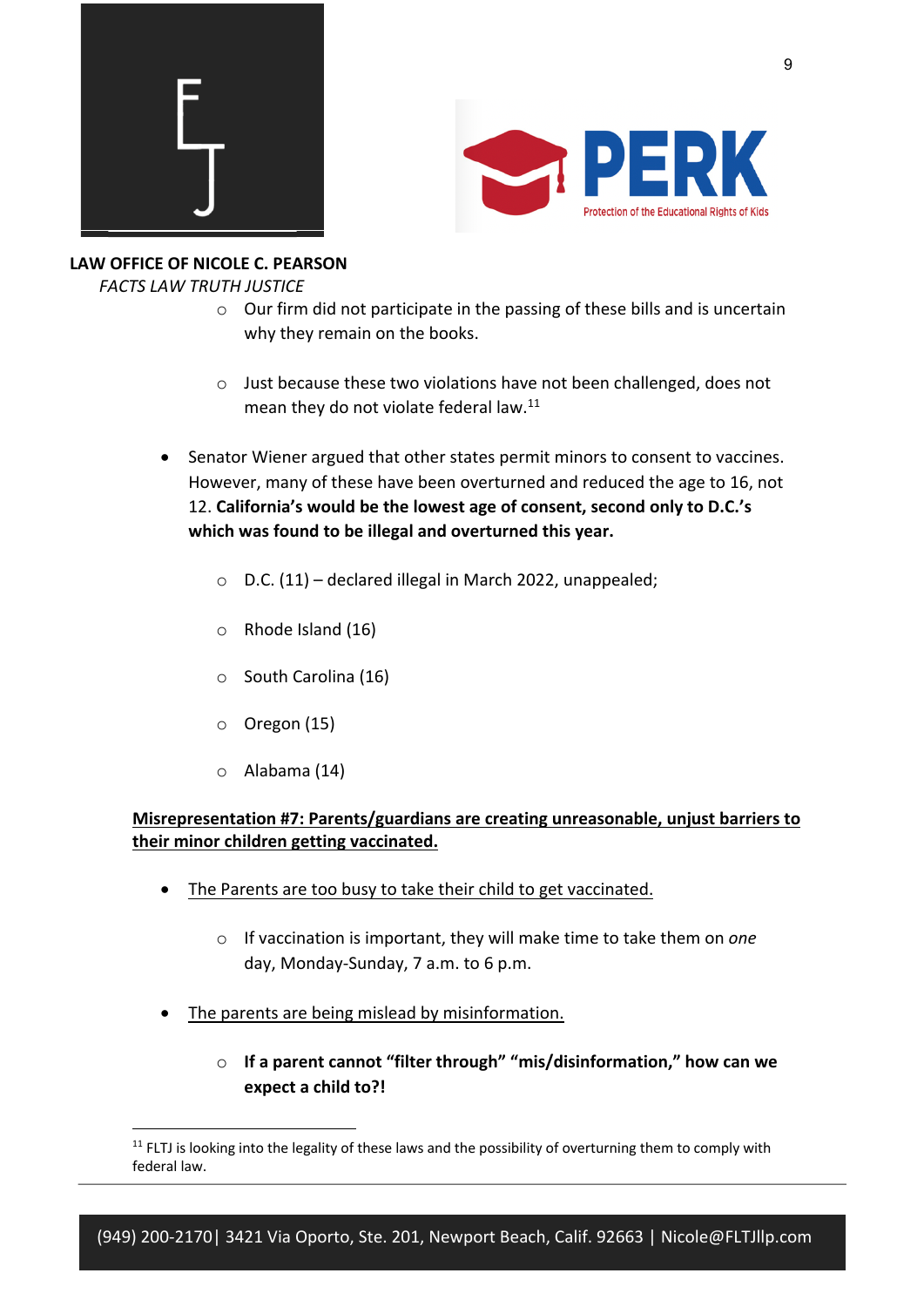![](_page_9_Picture_0.jpeg)

![](_page_9_Picture_1.jpeg)

- $\circ$  The fact the parent/guardian again, who knows the child best and has the psychological and cognitive wherewithal to decide – does not want the child vaccinated is more likely based upon the child's *and family's medical history,* and analysis of the vaccine.
- o A parent's/guardian's informed decision outweighs a child's impulses *influenced by peers and adults in trusted positions of authority,* which have been *compounded* by mandates that deny them access to critical services and opportunities, such as schooling, scholarships, therapies, extra-curriculars, etc.

## **Misrepresentation #8: Only a "trained" medical provider who has taken an oath to "do not harm" and render only the medical care s/he feels appropriate for the patient.**

No one is arguing that the licensees authorized to administer vaccines will not be professionally licensed or trained to provide medical services. The question is whether the medical provider will know – via only the child, if SB866 passes – all the facts necessary to render the safest, most appropriate medical care for the child.

- SB866 defines "authorized medical provider" under the Business and Professions Code, Division 2, Section 500 *et seq.* This includes pediatrician, **dentist, optometrist, podiatrist, pharmacist,** *and may others.*
- SB866 references California *Health & Safety Code,* section 1200(a), which defines vaccination "clinics" as:

"an organized outpatient health facility that provides direct **medical, surgical, dental, optometric, or podiatric** advice, services, or treatment to patients who remain less than 24 hours, and that **may also provide diagnostic or therapeutic services to patients in the home** as an incident to care provided at the clinic facility."

o This means child can get vaccinated at the dentist, optometrist, podiatrist's, *or even at home without while you are out.*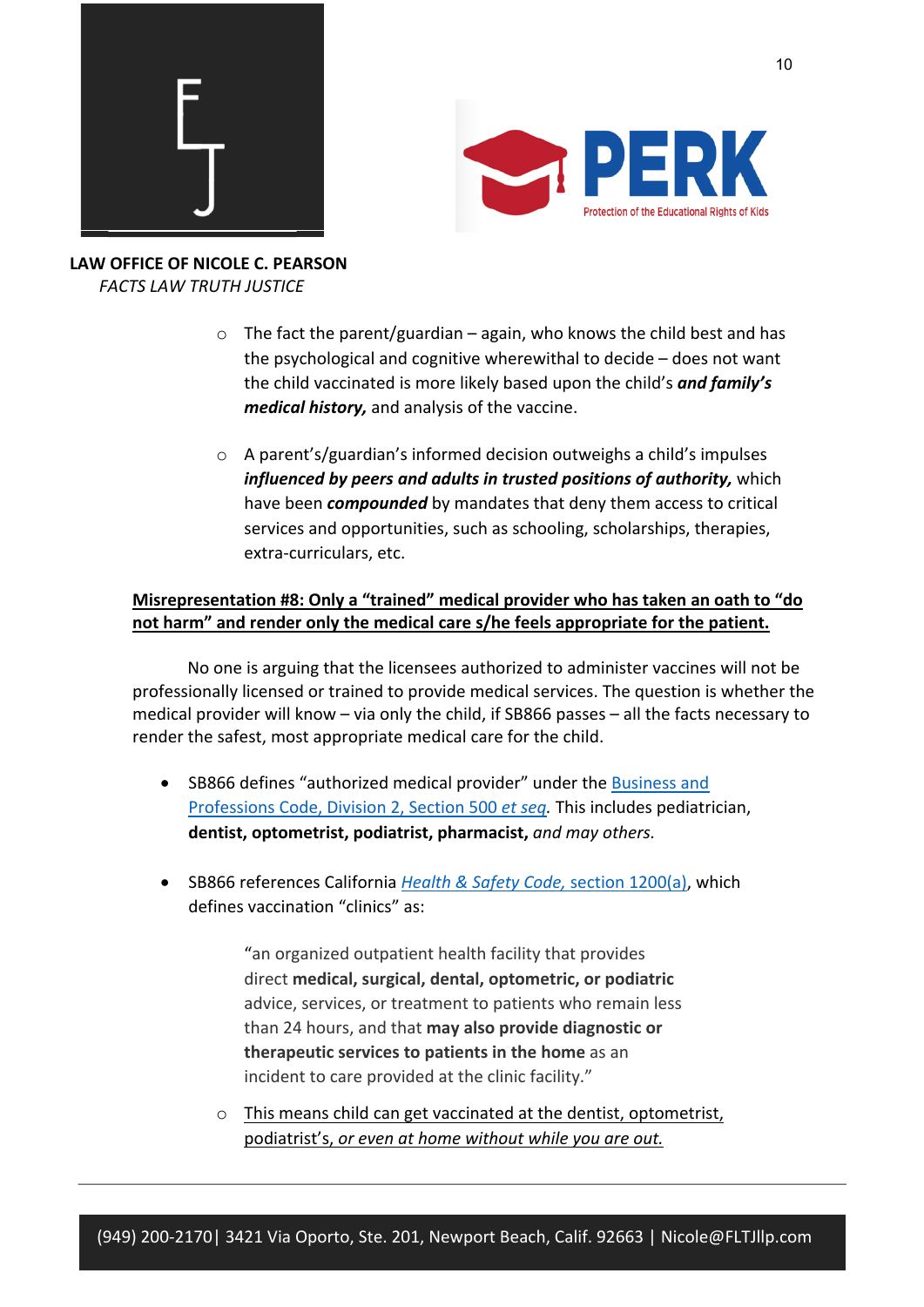![](_page_10_Picture_0.jpeg)

![](_page_10_Picture_1.jpeg)

- If one of the main reasons for Senator Wiener's bill is that *parents are "too busy" to take their children to get vaccinated because they are working, this opens the door to vaccinations at home without consent.*
- $\circ$  The issue is not of training, certification, or legal authority to give the vaccine and do it properly. The issue is **confirming the child's ability to conduct a risk/benefit analysis and freely-given, informed consent.**
- o **How are they going to confirm the child's age?** A 12/13/14/15 year old does *not* have an ID like a 16+ with driver's license.

## **Misrepresentation #9: Children with extraordinary needs will not be targeted. These are skilled medical providers who were trained to identify mental competency.**

- Children with extraordinary needs are more susceptible to coercion, fraud, undue influence, mistake, coercion, etc.
- They do not typically know and cannot navigate their IEP's.

**Misrepresentation #10: Once children are at school, they "belong" to the school and the**  school is permitted to act as a parent to "protect" the child under the doctrine of *in parentis loco.* **The government should be able to do this, too.**

• *In parentis loco* is a common law doctrine used to characterize the on-campus relationship between a school and its students **to justify and defend student discipline: the school stood in the shoes of the parent and had authority to discipline.** This is not the same as government stepping in and allowing permanent medical interventions while parents ARE involved and available to make decision.

**CONCLUSION: SB866 does** *not* **empower minors to have access to health rights. This bill** *disempowers* **and sets them up for failure to make dangerous, permanent, lifechanging decisions without any data, or resources or support** *after* **the decision has been made.** For this reason, we respectfully request that you vote "No" on SB866.